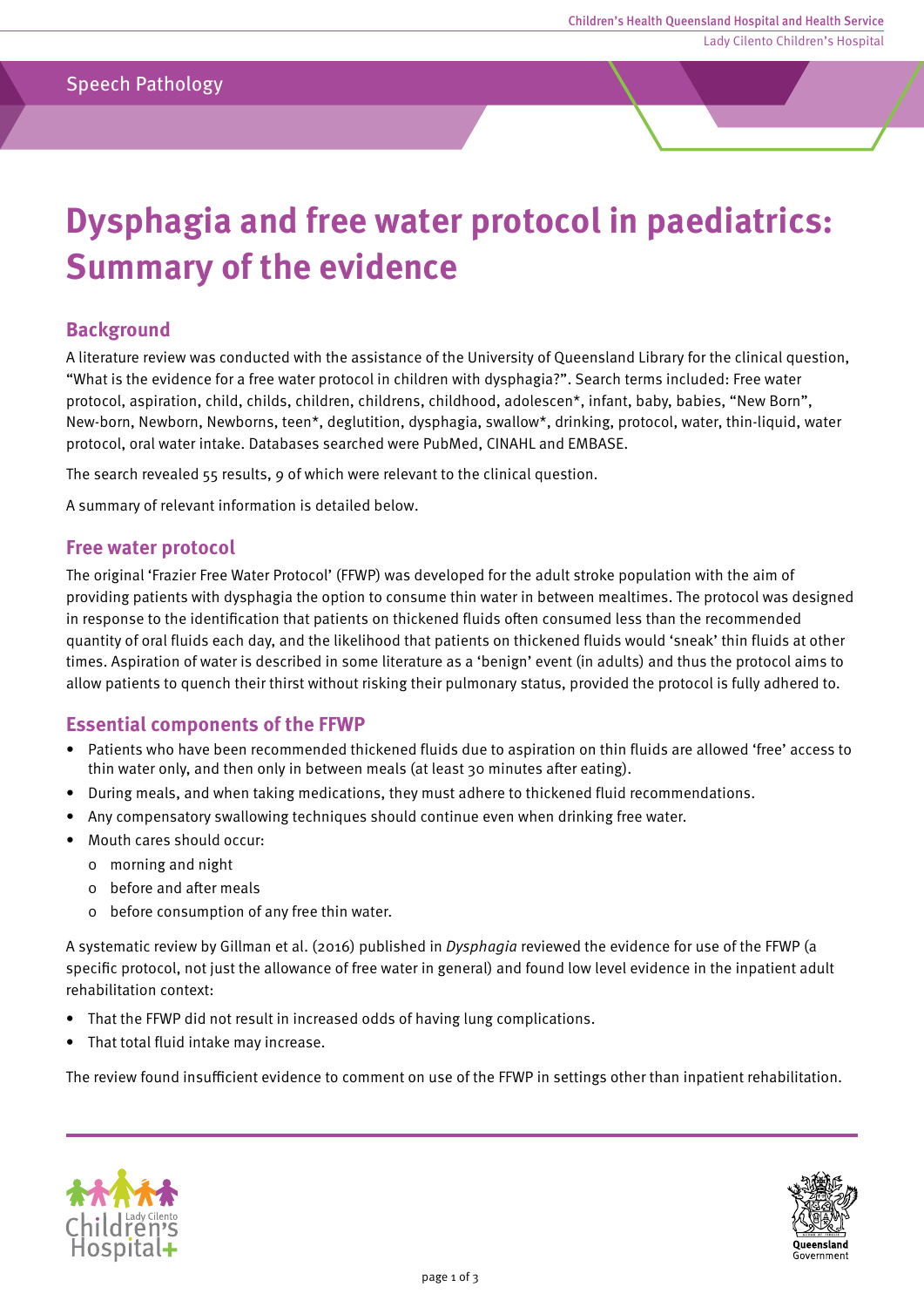A study by Bernard, Loeslie and Rabatin (2016) looked at the implementation of a modified FWP in an acute setting with adults who were medically complex patients with dysphagia, who had survived critical illness and had pulmonary compromise. Though a small study size (15), the researchers found that intake of ice chips or water in line with their protocol did not increase the incidence of aspiration pneumonia when compared with a control group.

# **Paediatrics**

No specific literature was found examining the implementation of, or theory of, a free water protocol in infants or children.

A Cochrane Review in 2012 on 'Restriction of oral intake of water for aspiration lung disease in children' by Weir et al. found "no RCTs on the effects of restriction or allowing orally ingested water in persons with known primary aspiration of fluids in a paediatric population were found".

The Review discussed one adult study on stroke patients which did suggest free ingestion of water did not increase pneumonia events (Garon, 1997), however, as suggested by Weir et al. in the Review, it is inappropriate to extrapolate these results directly to a paediatric population given the significant differences between adults and children in terms of anatomy, swallow function and aetiology of dysphagia.

As Weir et al. also note, "causality between primary aspiration of specific food and fluid textures and pulmonary effects in children is yet to be established in controlled trials".

The Review also found "an absence of evidence of total restriction of water, an intervention that significantly impacts on amount of extra work on carers as well as hydration status of the child". Importantly, the authors point out "there is no good data on the direct relationship between severity of aspiration and lung disease". While the relationship between aspiration and lung disease is often thought to be a linear relationship, there is often a discrepancy seen clinically between children with the same degree of aspiration observed on VFSS and their respiratory health.

Additionally, clinicians must consider the potential long term impact on a child's respiratory potential and capacity if chronic aspiration occurs in childhood (versus aspiration occurring in adulthood, when the lungs have fully developed).

The authors conclude "it is not possible to either recommend total restriction or liberalisation of oral water ingestion to "protect" the pulmonary status of children with thin fluid aspiration demonstrated on a MBS".

# **Summary**

Currently, there is insufficient evidence to support or deny the concept of utilising a modified free water protocol in the paediatric population in any setting.

# **Recommendations for use of a Modified Free Water Protocol (MFWP) in paediatrics**

- 1. Consult the child's respiratory specialist or general paediatrician to discuss:
	- current evidence for MFWP
	- rationale for implementing a MFWP with the child
	- presence of any acute medical issues, precluding "risk feeding" via a MFWP
	- medical plan to monitor the child's respiratory health
	- plan for reviewing or ceasing the MFWP.
- 2. Provide education to the parent/carer (and child, if appropriate from a developmental and cognitive perspective) regarding a MFWP, including potential risks such as:
	- aspiration pneumonia, requiring acute medical management
	- recurrent bronchitis, chronic cough
	- long term respiratory disease (e.g. bronchiectasis, where the bronchi become enlarged and permanently full of mucous).

If the parent/carer, child and respiratory specialist/general paediatrician agree to proceed with a MFWP, the following plan should be implemented: